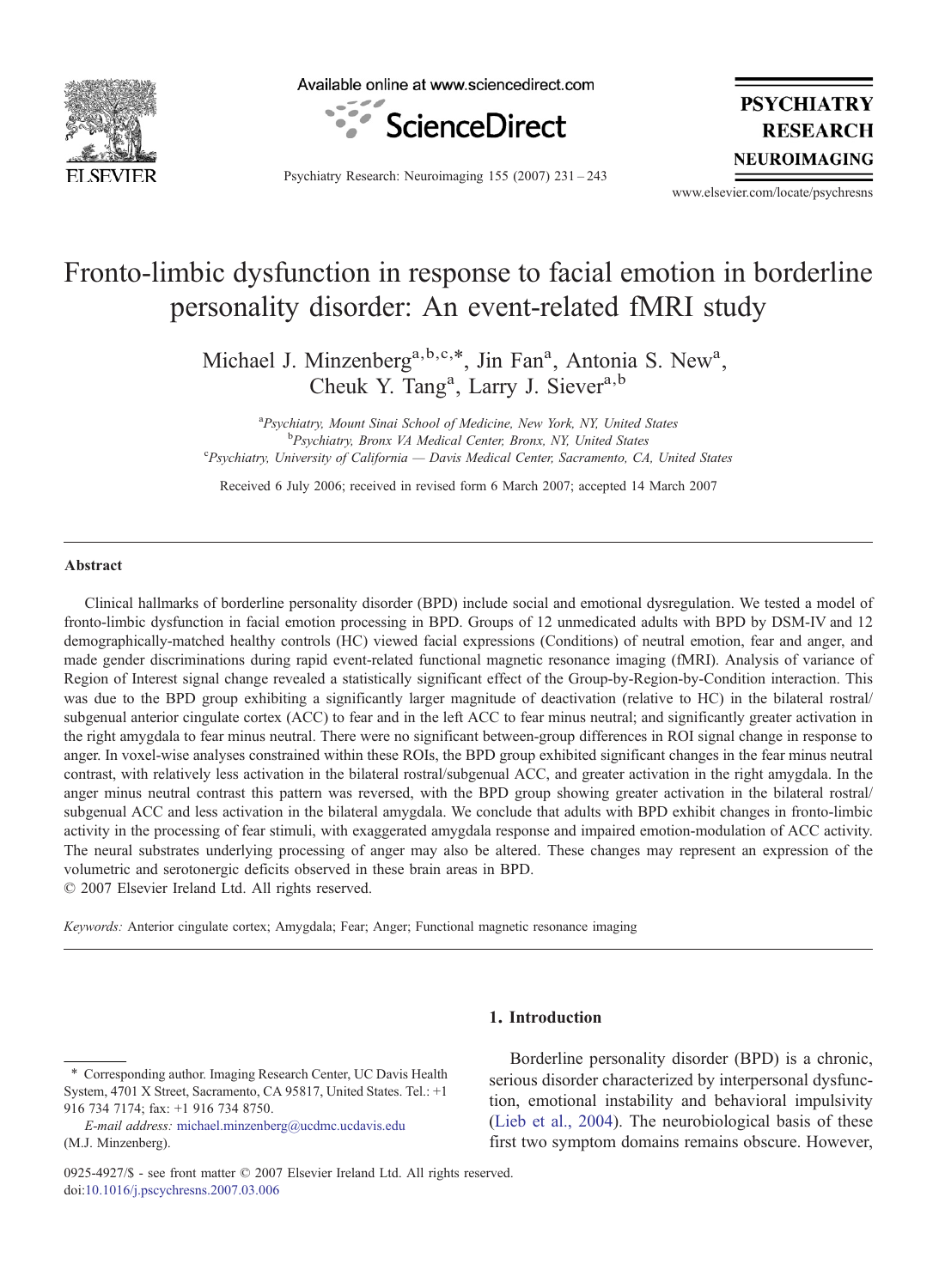converging evidence suggests that the social and emotional disturbances of BPD may have a basis in the functional neuroanatomy of social/emotional information processing, supported by fronto-limbic circuitry (see reviews in [Brendel et al., 2005; Schmahl and](#page-9-0) [Bremner, 2006\)](#page-9-0).

BPD patients exhibit a number of changes in the structure and function of subcortical limbic areas. This includes volume loss and lower resting metabolism in the amygdala and hippocampus ([Driessen et al., 2000;](#page-9-0) [Juengling et al., 2003; Rusch et al., 2003; Schmahl et al.,](#page-9-0) [2003a; Tebartz van Elst et al., 2003; Brambilla et al.,](#page-9-0) [2004; Irle et al., 2005](#page-9-0)), though some studies have found amygdala volume to be preserved ([Zetzsche et al.,](#page-12-0) [2006](#page-12-0)). The functional effects of this limbic pathology include elevated amygdala responses to emotional stimuli [\(Herpertz et al., 2001; Donegan et al., 2003](#page-10-0)) and episodic memory deficits [\(Fertuck et al., 2006](#page-10-0)) which may be due to intrinsic hippocampal pathology or secondary to amygdala hyperactivity ([Kim and Dia](#page-10-0)[mond, 2002](#page-10-0)).

BPD patients also exhibit deficits in the structure and function of the rostral and subgenual subregions of the anterior cingulate cortex (ACC). This includes volume loss ([Tebartz van Elst et al., 2003\)](#page-11-0) and impaired in vivo serotonin synthesis [\(Leyton et al., 2001](#page-10-0)). Patients with major depressive disorder and comorbid BPD also exhibit impaired ACC metabolic response to fenfluramine in this region, relative to those without comorbid BPD ([Oquendo et al., 2005\)](#page-11-0). Other studies of subject samples that were comprised by a majority of BPD patients have found rostral and/or subgenual ACC deficits including impaired metabolic responses to fenfluramine [\(Siever et al., 1999](#page-11-0)) and m-chlorophenylpiperazine ([New et al., 2002](#page-11-0)) and impaired serotonin transporter availability ([Frankle et al., 2005](#page-10-0)). In addition, remediation of impulsive aggressive symptoms in BPD patients with 12-week fluoxetine treatment is correlated with increased blood flow in these ACC regions [\(New et al., 2004\)](#page-11-0). BPD patients also appear to exhibit deficits in more dorsal subregions of ACC. This includes volume loss [\(Hazlett et al., 2005\)](#page-10-0), greater metabolic deactivation in response to abandonment scripts, relative to healthy adults [\(Schmahl et al.,](#page-11-0) [2003b](#page-11-0)), and greater deactivation during recall of traumatic memories, relative to traumatized subjects without BPD ([Schmahl et al., 2004](#page-11-0)).

The ACC may be a key neural region where altered processing of social and emotional information is expressed in some of the hallmark clinical signs of this disorder. The ACC is necessary for the maternal separation distress call of infant squirrel monkeys

[\(MacLean and Newman, 1988\)](#page-10-0), and is activated in healthy adult humans both during the subjective experience of social rejection ([Eisenberger et al.,](#page-9-0) [2003](#page-9-0)) and during effortful control of subjective emotional responses ([Ochsner and Gross, 2005](#page-11-0)). These experimental paradigms are related to clinical phenomena that are very characteristic of BPD, such as social attachment disturbance, rejection sensitivity and emotion dysregulation, respectively ([Lieb et al., 2004\)](#page-10-0).

Among categorical facial emotional expressions, fear and anger may be particularly relevant to the pathophysiology of BPD. Expressions of fear have great ethological significance [\(Blair, 2003\)](#page-9-0) and activate the amygdala in a number of (though not all) brain imaging studies of healthy adults (Breiter et al., 1996; [Phillips](#page-11-0) [et al., 1997, 1998; Whalen et al., 2001; Williams et al.,](#page-11-0) [2001; Pessoa et al., 2002; Surguladze et al., 2003;](#page-11-0) see [Murphy et al., 2003](#page-10-0) for review). While BPD patients do not typically exhibit exaggerated fear responses *per se*, they do exhibit a variety of aversive behavioral responses, such as approach-avoidance conflicts manifest in interpersonal settings ([Melges and Swartz, 1989\)](#page-10-0), as well as a range of negative affect states ([Zanarini](#page-12-0) [et al., 1998\)](#page-12-0), which are likely associated with amygdala activity ([LeDoux, 2000; Davidson, 2002](#page-10-0)). Despite the clinical importance of social and emotional dysregulation in BPD, only one reported study to date has examined regional brain activation to facial emotion in BPD [\(Donegan et al., 2003\)](#page-9-0). This study found greater left amygdala activation to neutral and negative facial emotions among BPD patients, compared to a healthy control group. In addition, serotonergic agents can modulate the processing of facial fear [\(Harmer et al.,](#page-10-0) [2003, 2004; Attenburrow et al., 2003\)](#page-10-0), suggesting that the serotonergic dysfunction found in BPD patients may have deleterious effects on social-emotional function. Exaggerated anger and hostility is also characteristic of BPD patients ([Hatzitaskos et al., 1997\)](#page-10-0), and many of the studies of ACC dysfunction in BPD patients cited above included patients with significant interpersonal antagonism ([Siever et al., 1999; New et al., 2002, 2004; Hazlett](#page-11-0) [et al., 2005; Frankle et al., 2005; Oquendo et al., 2005\)](#page-11-0). To our knowledge, the present study is the first to examine the neural response to facial expressions of anger in BPD.

In addition, the rostral/subgenual ACC subregions implicated in the studies cited above typically exhibit deactivation during the performance of cognitive tasks, such as the gender discrimination task employed here (reviewed in [Drevets and Raichle, 1998; Gusnard and](#page-9-0) [Raichle, 2001\)](#page-9-0). In paradigms where the task demand is fixed and the item content varied, the rostral/subgenual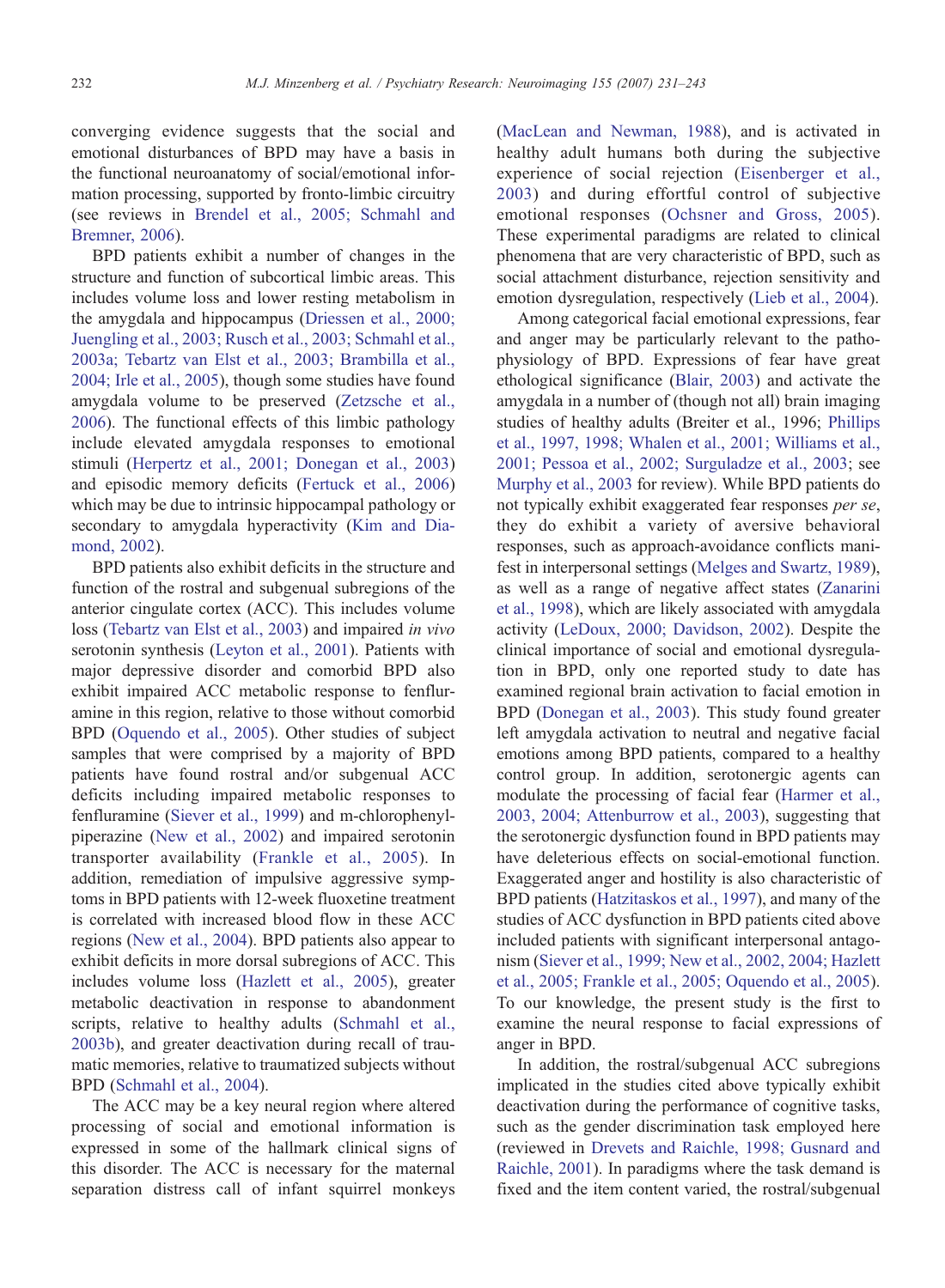ACC and adjacent ventromedial PFC exhibit lesser degrees of deactivation with emotional content of the items [\(Whalen et al., 1998; Goel and Dolan, 2003](#page-12-0)). Conversely, in paradigms which hold the item content fixed and vary the cognitive task demands, these regions also exhibit lesser deactivation with task demands that are explicitly emotional in nature, compared to nonemotional task demands [\(Gusnard et al., 2001; Northoff](#page-10-0) [et al., 2004\)](#page-10-0). These studies indicate that features of emotion processing, found either in the content of the items or in the cognitive operations performed on them, are observed to modulate the deactivation of rostral and subgenual ACC.

In the present study, we presented facial expressions of fear and anger in order to test the model of frontolimbic dysfunction. We hypothesized that the BPD group would exhibit relatively greater activation in the amygdala compared to the healthy control group, to negatively-valenced facial expressions. In addition, we hypothesized that negatively-valenced emotion content would modulate the activity of the rostral/subgenual ACC differentially among BPD patients.

#### 2. Methods

# 2.1. Subjects

This study was approved by the Mount Sinai School of Medicine Institutional Review Board, and all subjects underwent informed consent prior to participation in study procedures. The borderline personality disorder group (BPD) and Healthy Control (HC) group both consisted of 12 adults recruited from the community. All subjects who underwent scanning were included in the analysis. The BPD group was matched to the HC group on age  $(30.3\% \pm 8 \text{ versus } 30.7 \pm 10 \text{ years}; P=0.9)$ , sex (7 male, 5 female, versus 6 male, 6 female) and race (White, Black, Latino, Asian, Mixed race: 3, 1, 4, 3, 1 versus 3, 5, 2, 2, 0;  $\chi^2 = 4.53$ ,  $df = 4$ ,  $P = 0.34$ ). The sex-ratio of our sample is somewhat atypical of that found in treatment settings; however, a recent review of the empirical literature suggests that the female predominance found in clinical settings is largely the result of sampling bias ([Skodol and Bender, 2003](#page-11-0)). Our subjects were recruited from the community, providing a sample that is more representative of the full population of individuals with BPD, and obviating the effects of psychotropic medications on the experimental measures. All subjects were free of significant medical illness, including neurological illness and history of head injury. BPD subjects were also excluded if they had lifetime co-morbid diagnoses of a primary psychotic

disorder, bipolar affective disorder type I, or substance dependence. No subjects met substance abuse criteria within 6 months of study and all had a negative urine drug screen prior to their scan. No BPD subjects were in active treatment with psychiatric medication at study; seven had no lifetime history of psychiatric medication exposure, and the remaining five had discontinued medication for a period of 4 months to several years. All subjects underwent diagnostic assessment with the Structured Interview for DSM-IV Personality Disorders (SIDP) [\(Pfohl et al., 1989](#page-11-0)), and the Structured Clinical Interview for DSM-IV Axis I (SCID-I) ([First et al.,](#page-10-0) [1995\)](#page-10-0), with a masters or doctoral-level SCID-trained diagnostician. Consensus diagnoses were arrived at with the assistance of an expert diagnostician. Concurrent comorbid psychiatric diagnoses in this sample included the following: obsessive–compulsive disorder  $(n=1)$ , post-traumatic stress disorder  $(n=1)$ , panic disorder  $(n=1)$ ; and among comorbid personality disorder diagnoses, paranoid  $(n=6)$ , schizotypal  $(n=1)$ , antisocial  $(n=1)$ , narcissistic  $(n=5)$ , histrionic  $(n=1)$ , avoidant  $(n=4)$ .

#### 2.2. Cognitive paradigm

Digitized stimuli from the Pictures of Facial Affect set ([Ekman and Friesen, 1976](#page-9-0)) were used. These gray scale stimuli were modified by standardization of image intensity across the set and removal of hair and clothing from the images so that only the face remained in the image ([Blair et al., 2001\)](#page-9-0). From this modified set, faces expressing Fear, Anger and Neutral emotion (each with  $>87\%$  consensus on normative emotion category ratings by the original Ekman and Friesen set) were chosen from each of eight models (four female and four male). Each subject performed four runs, with each run 288 s long containing 36 trials that comprised 12 Fear, 12 Anger and 12 Neutral faces, presented in pseudorandom order with a jittered intertrial interval, which was 6 s on average. At the beginning and end of each run, the fixation cross was presented for 36 s. Individual trials consisted of a single stimulus presented for 0.5 s duration followed by a fixation cross. Stimuli were presented with EPrime software and back-projected with subjects viewing stimuli with a mirror. Subjects were instructed to attend to all images and to make righthanded button presses to discriminate the gender of the model, with equal emphasis on speed and accuracy. The final (fourth) run from one HC subject and one BPD subject was excluded from analysis due to low accuracy  $(<60\%)$ , with confirmation on post-scan debriefing that these subjects were falling asleep during the run. All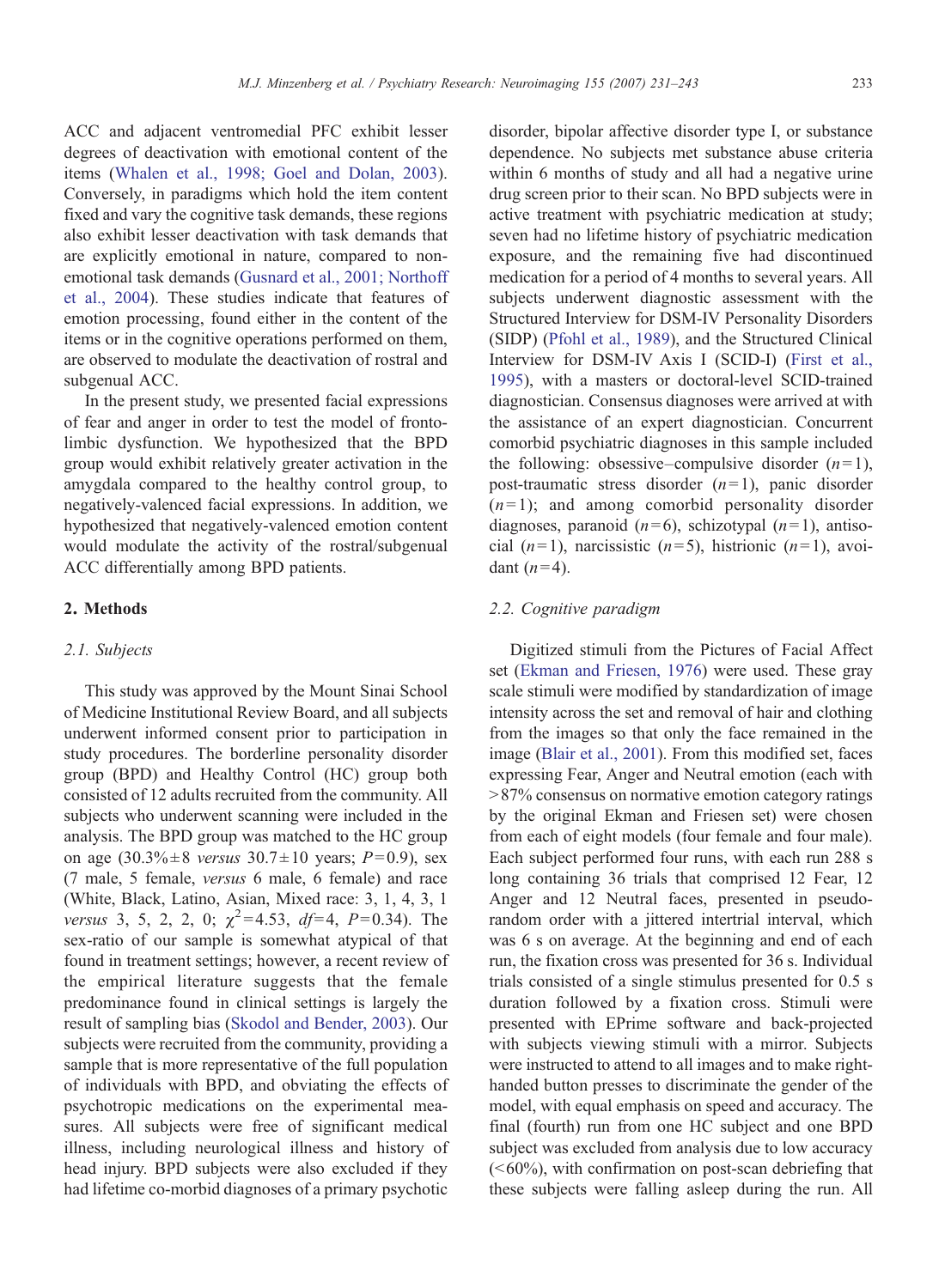other accuracies were very high  $(>90\%)$  for all subjects in all runs (see Section 3). Behavioral performance measures included accuracy and reaction time (RT); no hypotheses were made regarding group differences in performance. Both accuracy and RT were evaluated with analysis of variance (ANOVA), with the factors Group (HC, BPD) and Condition (Neutral, Fear, Anger). In addition, bivariate Pearson product-moment coefficients were also computed between accuracy, RT, and Percent signal change in each ROI, for each condition (see below). These analyses were conducted in order to evaluate whether between-group differences in neural activity are associated with differential task performance.

# 2.3. Functional magnetic resonance imaging procedure

Scanning was conducted on a Siemens Allegra 3T scanner. Head movement was restricted with the use of expandable foam cushions positioned lateral to the subject's head, and headphones which also minimized scanner noise. An automated scout image was first acquired. Then a T2-weighted structural MRI scan was obtained with a field of view  $(FOV)=210$  mm, TE= $106$  ms, TR= $4500$  ms, and  $170^\circ$  flip angle; a single volume was obtained with 42 slices in the axial plane, and each slice with voxel size 0.41 mm $\times$ 0.41 mm $\times$ 2.5 mm with 0.825 mm skip between slices. For the functional MRI scans, T2<sup>\*</sup>-weighted single-shot gradient-echo echo planar imaging was used for measurement of blood oxygen-level dependent (BOLD) signal ([Ogawa et al.,](#page-11-0) [1990\)](#page-11-0), with  $FOV = 210$  mm,  $TE = 40$  ms,  $TR = 3000$  ms, and 90° flip angle (96 volumes/run). 42 interleaved slices per volume were obtained in the axial plane, with voxel size  $3.28 \times 3.28 \times 2.5$  mm (and 0.825 mm skip).

## 2.4. Image processing and inferential testing

Statistical Parametric Mapping (SPM2; Wellcome Department of Imaging Neuroscience, University College, London) was used for preprocessing and inferential testing. All images were subjected to linear motion correction to the first brain volume obtained during EPI for each subject, slice timing correction, coregistration, spatial normalization to the Montreal Neurological Institute (MNI) template implemented in SPM2, and spatial smoothing with an 8 mm full-width-at-halfmaximum isotropic Gaussian kernel. Subject head movement was less than 2 mm in any dimension within and between each run for all subjects, and no fMRI data required exclusion. The analysis proceeded by convolving a train of delta functions, representing individual trial events, with the basis function, which was a

canonical gamma hemodynamic response function fitted to the BOLD event-related signal. The General Linear Model was used for inferential tests, both on regions of interest (ROI) and as whole-brain voxel-wise comparisons.

# 2.5. Region-of-interest analyses of BOLD signal change

ROIs for the amygdala and ACC were defined anatomically (each bilaterally) using the MarsBaR toolbox in SPM2, which derives ROIs from the MNI single-subject template [\(Tzourio-Mazoyer et al., 2002\)](#page-11-0). In this library of ROIs, the ACC is distinguished from a "Mid Cingulum" ROI, and is primarily comprised of the rostral and subgenual extent of the ACC, both anterior and inferior to the genu of the corpus callosum. Percent signal change (relative to the low-level baseline activity observed during viewing of the fixation cross) in the ROIs was estimated using the model described above, and extracted for each subject as the mean signal within each ROI for each condition, across the four runs. These values were then entered into an ANOVA with the following factors: Group (HC, BPD), Region (amygdala, ACC), Hemisphere (Right, Left) and Condition (Neutral, Fear, Anger). The threshold for statistical significance was set at  $P<0.05$  twotailed. Significant effects involving the Group factor were then followed up with  $t$  tests, comparing Group on individual ROIs both in individual conditions and in contrasts of emotion (fear or anger) minus neutral, with significance set at  $P<0.05$  (one-tailed for directional hypotheses).

# 2.6. Voxel-wise group comparisons for emotion–neutral contrasts

Voxel-wise contrasts were conducted as follows. In the first level of analysis, within-subject contrasts (fear minus neutral and anger minus neutral) were examined by voxel-wise  $t$  test using a fixed-effects model. Contrast images for each subject were then entered into the second level, between-group analysis for each of the two contrasts, employing a random-effects model. Statistical parametric maps were generated for each between-group comparison for each contrast of interest, expressed as t statistics at each voxel. Given our a priori hypotheses regarding ACC and amygdala activity and our desire to supplement the ROI analyses, we constrained the voxel-wise inferential testing to the ROIs described above, using a statistical threshold of  $P<0.05$  (two-tailed) with eight contiguous voxels and with individual MarsBaR ROIs used in small volume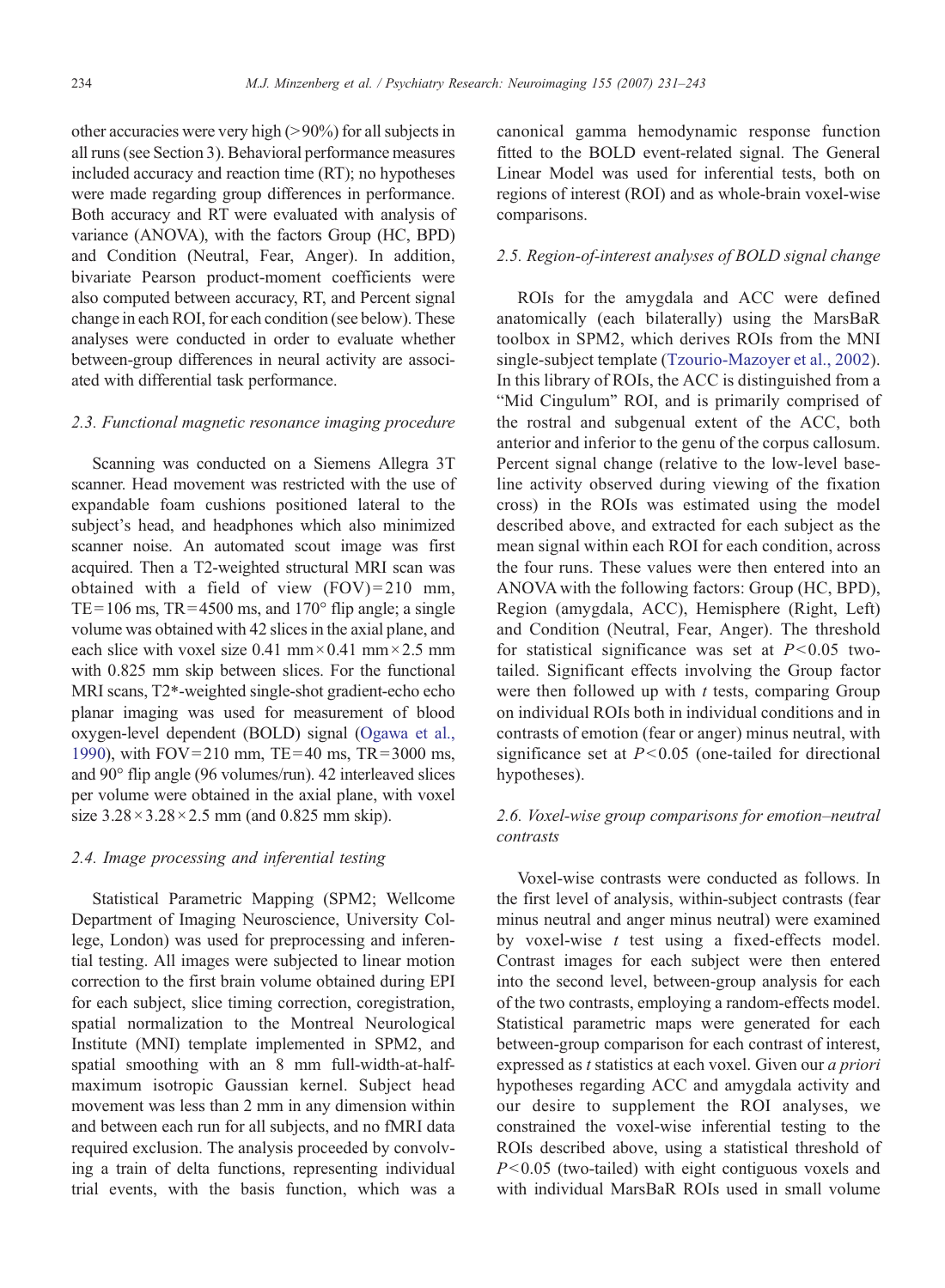<span id="page-4-0"></span>correction for multiple comparisons, to identify regions with significant between-group differences.

# 3. Results

#### 3.1. Behavioral performance

ANOVA of accuracy revealed no significant effects of either Group or Group-by-Condition interaction  $(P>0.7)$ . The mean accuracies were  $97.8\% \pm 3.5\%$  for the HC group and  $97.1\% \pm 5.1\%$  for the BPD group. The ANOVA of RT revealed a main effect of Group that approached significance  $(F[2,21] = 4.22, P= 0.052)$  but no effect of the Group-by-Condition interaction  $(P= 0.7)$ . The overall mean RT was  $708 \pm 130$  ms for the HC group and  $841 \pm 149$  ms for the BPD group. The bivariate correlations between accuracy, RT and Percent signal change in each ROI showed no significant correlations between any measures, in any of the three conditions (all  $P > 0.10$ ).

## 3.2. Region-of-interest analyses of BOLD signal change

ANOVA revealed a statistically significant effect of the Group-by-Region-by-Condition interaction  $(F[2,21] =$ 3.63,  $P = 0.044$ ) on ROI signal change. The main effect of Region was also significant  $(F[1,22] = 16.58$ ,  $P= 0.001$ ) and the effect of the Group-by-Region interaction term approached significance  $(F[1,22]=3.77$ ,  $P= 0.065$ ). No other effects in the ANOVA approached significance. *Post-hoc t* tests showed the BPD group to exhibit a significantly greater *decrease* in signal change (relative to HC) in the ACC bilaterally to fear (Right ACC:  $t=-2.42$ ,  $df=22$ ,  $P=0.012$ ; Left ACC:  $t=-2.52$ ,  $df= 22$ ,  $P= 0.010$ , and a trend toward greater increase in signal change (relative to HC) in the right amygdala to fear  $(t=1.67, df=22, P=0.055)$  (Fig. 1). In t tests comparing the contrast of fear minus neutral faces, the BPD group showed a significantly greater decrease (relative to HC) in left ACC  $(t=-1.78, df=22,$  $P = 0.045$ ) and a trend toward a significantly greater decrease (relative to HC) in the right ACC  $(t=-1.47)$ ,  $df= 22$ ,  $P= 0.078$ ). The direction of activity was different for the two groups in this contrast: the HC group showed lesser deactivation in signal to fear, whereas the BPD group showed greater deactivation to fear (Fig. 1). These effects were very similar between the ACC ROIs in each hemisphere (Fig. 1). The BPD group also exhibited a significantly greater increase in signal change in the fear minus neutral contrast in the right amygdala ( $t= 2.00$ ,  $df= 22$ ,  $P= 0.030$ ). No significant group differences in signal change were observed for



Fig. 1. Results of ROI analyses for BPD and HC groups. Histogram depicting percent signal change in each region of interest (ROI) for two subject groups in each facial emotion condition. Signal change was derived by fitting a canonical hemodynamic response function to the BOLD signal profile (using the General Linear Model), and extracted from ROIs defined from the MarsBaR library and implemented in SPM2. ACC: rostral/subgenual anterior cingulate cortex; HC: healthy control group; BPD: borderline personality disorder group.

neutral, anger or the anger minus neutral contrast in any ROI (all  $P > 0.39$ ).

# 3.3. Voxel-wise group comparisons for emotion minus neutral contrasts

In the fear minus neutral contrast, the BPD group exhibited a significantly lesser activity, relative to the control group, in the bilateral rostral anterior cingulate gyrus ([Table 1](#page-5-0) and [Fig. 2](#page-6-0) middle image). One area of between-group difference in the ACC extended anterior and inferior from the maximum coordinate in the rostral ACC to the right medial frontal gyrus. Another large but more circumscribed area where the BPD group exhibited significantly lesser activity in the fear minus neutral contrast was observed in the right subgenual anterior cingulate gyrus ([Table 1](#page-5-0) and [Fig. 2](#page-6-0) middle image). The BPD group exhibited significantly greater activation in two clusters within the right amygdala [\(Table 1](#page-5-0) and [Fig. 2](#page-6-0) top image). The larger of these two areas within the amygdala was found in the dorsal aspect, extending beyond the dorsal amygdala margin into the substantia innominata.

In the anger minus neutral contrast, while the HC group showed relatively large areas of activation in the amygdala bilaterally, the BPD group did not show any amygdala activation that exceeded threshold. This resulted in between-group comparisons showing the BPD group to exhibit relatively lesser activation in the amygdala bilaterally. This included areas in the right amygdala that were distinct from the loci of betweengroup differences in response to fear [\(Fig. 2](#page-6-0) bottom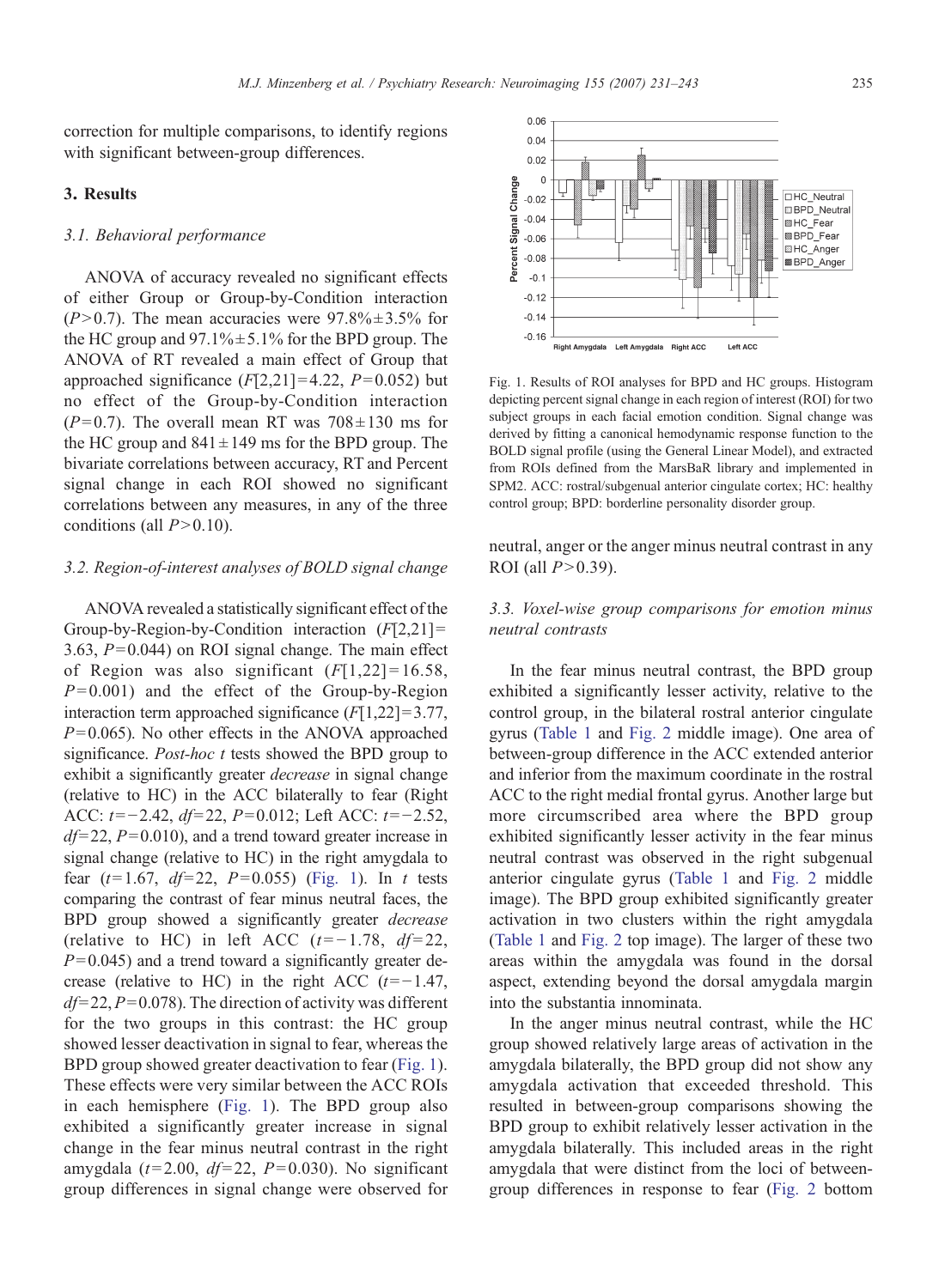<span id="page-5-0"></span>Table 1

|                |  | Activation maxima for borderline personality disorder and healthy |  |  |
|----------------|--|-------------------------------------------------------------------|--|--|
| control groups |  |                                                                   |  |  |

| Region                            | BA    | MNI<br>coordinates |               | Voxels   | Ζ        | $\boldsymbol{P}$ |              |
|-----------------------------------|-------|--------------------|---------------|----------|----------|------------------|--------------|
|                                   |       | $\boldsymbol{x}$   | $\mathcal{Y}$ | Z        |          |                  |              |
| Fear minus neutral contrast       |       |                    |               |          |          |                  |              |
| <b>BPD</b>                        |       |                    |               |          |          |                  |              |
| Left anterior<br>cingulate gyrus  | 9/32  | $-14$              | 42            | 14       | 10       | 2.61             | .004         |
| Right anterior<br>cingulate gyrus | 32    | 16                 | 46            | 10       | 22       | 2.20             | .014         |
| HС                                |       |                    |               |          |          |                  |              |
| Left anterior                     | 24/32 | $-8$               | 34            | 24       | 220      | 3.04             | .001         |
| cingulate gyrus                   | 9     | 2                  | 40            | 22       |          | 2.80             | .003         |
|                                   | 32    | 0                  | 34            | -6       | 21       | 2.33             | .010         |
| Right anterior                    | 9/32  | 6                  | 40            | 22       | 248      | 3.18             | .001         |
| cingulate gyrus                   |       | $\overline{2}$     | 34            | -6       | 13       | 2.26             | .012         |
| <i>BPD&gt;HC</i>                  |       |                    |               |          |          |                  |              |
| Right amygdala                    |       | 22                 | $-4$          | - 12     | 13       | 2.04             | .021         |
|                                   |       | 34                 | $-2$          | $-28$    | 8        | 2.54             | .005         |
| HC>BPD                            |       |                    |               |          |          |                  |              |
| Left anterior                     | 9     | 2                  | 38            | 24       | 209      | 3.31             | < 0.0005     |
| cingulate gyrus                   | 32/24 | -6                 | 34            | 26       |          | 3.02             | .001         |
|                                   | 32    | $\bf{0}$           | 36            | -6       | 121      | 2.71             | .003         |
|                                   | 24    | 0                  | 26            | $^{-2}$  |          | 2.18             | .015         |
| Right anterior                    | 9/32  | 6                  | 40            | 22       | 275      | 4.09             | < 0.0005     |
| cingulate gyrus                   | 9     | 4                  | 50            | 20       |          | 2.11             | .017         |
|                                   | 32    | 2                  | 36            | -6       | 28       | 2.58             | .005         |
| Neutral minus fear contrast       |       |                    |               |          |          |                  |              |
| <b>BPD</b>                        |       |                    |               |          |          |                  |              |
| Left anterior                     | 24    | $\mathbf{0}$       | 28            | -6       | 33       | 2.80             | .003         |
| cingulate gyrus                   |       | 0                  | 26            | $^{-2}$  |          | 2.61             | .004         |
|                                   | 24/32 | $^{-2}$            | 28            | 24       | 35       | 2.08             | .019         |
| Right anterior                    | 24    | 2<br>2             | 26<br>28      | 20<br>-6 | 28       | 1.95<br>3.04     | .026<br>.001 |
| cingulate gyrus                   | 24    | $\overline{4}$     | 26            | 20       | 13       | 1.96             | .025         |
|                                   |       |                    |               |          |          |                  |              |
| HC                                |       |                    |               | $-12$    |          |                  |              |
| Right amygdala<br>Left anterior   | 24    | 24<br>$-6$         | 0<br>14       | 26       | 26<br>27 | 2.65<br>2.41     | .004<br>.008 |
| cingulate gyrus                   |       |                    |               |          |          |                  |              |
| BPD > HC                          |       |                    |               |          |          |                  |              |
| Left anterior                     | 24/32 | $\boldsymbol{0}$   | 32            | -6       | 105      | 2.79             | .003         |
| cingulate gyrus                   |       | $\boldsymbol{0}$   | 26            | $-2$     |          | 2.52             | .006         |
|                                   | 9/32  | 2                  | 42            | 22       | 138      | 2.56             | .005         |
|                                   |       | $-6$               | 34            | 26       |          | 2.30             | .011         |
|                                   | 9/32  | 6                  | 40            | 22       | 117      | 3.07             | .001         |
|                                   |       | 4                  | 50            | 18       |          | 1.77             | .039         |
|                                   | 24    | $\overline{4}$     | 28            | $-4$     | 62       | 2.75             | .003         |
|                                   | 24/32 | $\overline{c}$     | 32            | -6       |          | 2.70             | .003         |
| $HC$ > $BPD$                      |       |                    |               |          |          |                  |              |
| Right amygdala                    |       | 24                 | $^{-2}$       | $-12$    | 38       | 2.42             | .008         |

| Table 1 (continued)              |            |                    |                |                |        |              |              |
|----------------------------------|------------|--------------------|----------------|----------------|--------|--------------|--------------|
| Region                           | BA         | MNI<br>coordinates |                |                | Voxels | Ζ            | P            |
|                                  |            | х                  | у              | Z              |        |              |              |
| Anger minus neutral contrast     |            |                    |                |                |        |              |              |
| HС                               |            |                    |                |                |        |              |              |
| Left amygdala                    |            | $^{-28}$           | -6             | $-12$          | 92     | 3.23         | .001         |
|                                  |            | $-22$              | -6             | $-16$          |        | 2.93         | .002         |
| Right amygdala                   |            | $-30$<br>32        | 2<br>$-4$      | $-22$<br>$-14$ | 23     | 2.15<br>2.38 | .016<br>.009 |
|                                  |            | 32                 | $-4$           | $-20$          |        | 1.93         | .027         |
| Left anterior<br>cingulate gyrus | 24/32      | $-12$              | 32             | 24             | 53     | 2.88         | .002         |
| Right anterior                   | 24/32      | 16                 | 30             | 24             | 332    | 3.59         | < 0.0005     |
| cingulate gyrus                  | 32         | 6                  | 36             | $^{-2}$        |        | 3.05         | .001         |
|                                  | 32         | 16                 | 40             | 2              |        | 2.87         | .002         |
|                                  | 32/9       | 14                 | 40             | 24             |        | 2.75         | .003         |
|                                  | 24/32      | 14                 | 34             | 6              |        | 2.34         | .010         |
|                                  |            | 6<br>14            | 40<br>22       | 22<br>26       |        | 2.08<br>1.93 | .019<br>.027 |
|                                  |            |                    |                |                |        |              |              |
| <b>BPD</b>                       |            |                    |                |                |        |              |              |
| Left anterior                    | 9          | $-14$              | 42             | 41             | 66     | 2.75         | .003         |
| cingulate gyrus                  | 9/32<br>32 | -8<br>$-14$        | 38<br>32       | 18<br>28       |        | 2.10<br>1.76 | .018         |
|                                  | 24/32      | $-14$              | 34             | 24             |        | 1.74         | .039<br>.041 |
| Right anterior                   | 24/32      | 12                 | 34             | 18             | 206    | 2.25         | .012         |
| cingulate gyrus                  |            | 16                 | 28             | 24             |        | 2.16         | .015         |
|                                  |            | 10                 | 32             | 28             |        | 2.06         | .020         |
|                                  | 32         | 18                 | 44             | 8              |        | 1.90         | .028         |
| BPD>HC                           |            |                    |                |                |        |              |              |
| Left anterior                    | 24         | 0                  | $\mathbf{0}$   | 30             | 11     | 3.08         | .001         |
| cingulate gyrus                  | 9/32       | $-8$               | 38             | 18             | 12     | 1.84         | .033         |
| Right anterior                   | 24         | 2                  | 4              | 28             | 15     | 1.98         | .024         |
| cingulate gyrus                  |            | 4                  | 14             | 28             |        | 1.74         | .041         |
| $HC$ > $BPD$                     |            |                    |                |                |        |              |              |
| Left amygdala                    |            | $-28$              | $-4$           | $-12$          | 11     | 2.02         | .022         |
| Right amygdala                   |            | 32                 | 0              | $-16$          | 30     | 2.68         | .004         |
|                                  |            | 28                 | $-8$           | $-14$          |        | 2.50         | .006         |
| Neutral minus anger contrast     |            |                    |                |                |        |              |              |
| BPD                              |            |                    |                |                |        |              |              |
| (No significant<br>activations)  |            |                    |                |                |        |              |              |
| HC                               |            |                    |                |                |        |              |              |
| Right anterior                   | 24         | $\mathbf{0}$       | 12             | 28             | 34     | 2.55         | .005         |
| cingulate gyrus                  |            | $-4$               | $\overline{4}$ | 30             |        | 2.30         | .011         |
|                                  |            |                    |                |                |        |              |              |
| BPD > HC                         |            |                    |                |                |        |              |              |
| Left anterior<br>cingulate gyrus | 24         | 0                  | 28             | 0              | 11     | 2.16         | .015         |
|                                  |            |                    |                |                |        |              |              |
| HC > BPD                         |            |                    |                |                |        |              |              |
| (No significant                  |            |                    |                |                |        |              |              |
| activations)                     |            |                    |                |                |        |              |              |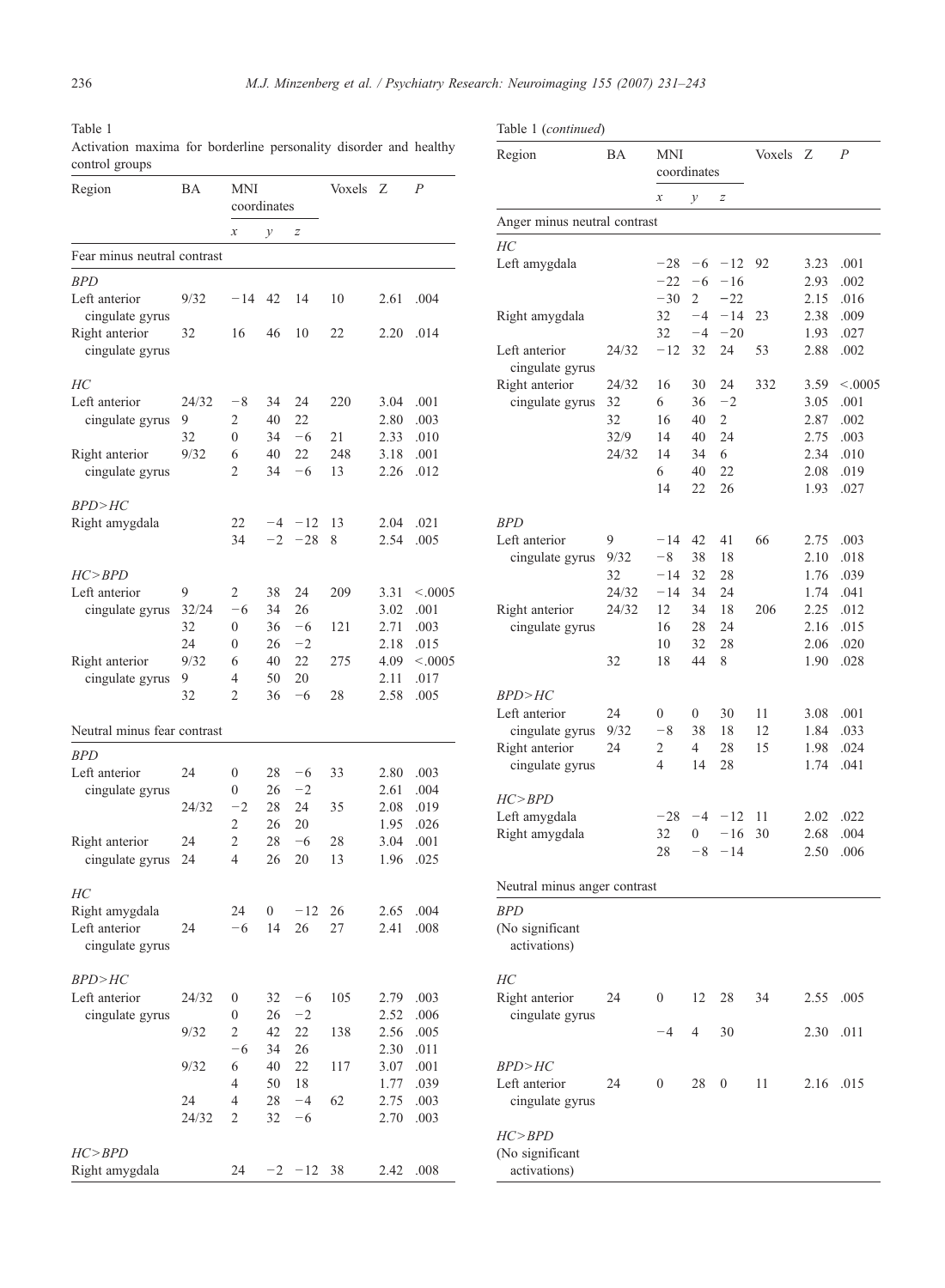<span id="page-6-0"></span>

Fig. 2. Statistical parametric maps of between-group contrasts for emotion minus neutral. Top image: relative increase in right amygdala activation in BPD group compared to Healthy Control group on fear minus neutral contrast. Middle image: relative impairment in rostral/ subgenual anterior cingulate cortex activation in BPD group compared to Healthy Control group on fear minus neutral contrast. Bottom image: relative increase in bilateral amygdala aand dorsal ACC activation in BPD group compared to Healthy Control group on anger minus neutral contrast. Areas of activation are single-voxel colorcoded  $t$  statistics with maximum = 5.0. Image orientations with right saggital views and in neurological convention.

image). On the other hand, the BPD group showed significantly greater activity in multiple areas within the bilateral rostral ACC in the anger minus neutral contrast [\(Table 1](#page-5-0) and Fig. 2 bottom image). These areas of the ACC were generally located considerably more posteriorly (more rostral than subgenual ACC) compared to those ACC subregions where the HC group showed relatively greater activity in the fear minus neutral contrast.

#### 4. Discussion

The findings of this study provide support for the model of fronto-limbic dysfunction in BPD. This model posits that BPD patients exhibit a combination of limbic hyper-responsivity to social-emotional stimuli with an impaired response of PFC areas, particularly the ACC [\(Brendel et al., 2005; Schmahl and Bremner, 2006](#page-9-0)). Consistent with this notion, we found the amygdala to exhibit greater hemodynamic activation, and several subregions of ACC to exhibit impaired responses, to facial expressions of fear.

This sample of unmedicated adults with BPD exhibited increased activity in the right amygdala relative to the HC group, in response to facial expressions of fear. This group difference appeared to be related to the emotional content of the facial expressions, as the effect size was greater for the contrast of fear versus neutral faces, relative to that for fear faces alone. These group differences were not related to differential task performance, as the accuracy was neither different between groups nor related to BOLD signal changes in any condition. These findings are consistent with previous reports of increased amygdala response to emotional stimuli, including aversive pictures ([Herpertz et al., 2001\)](#page-10-0) and negatively-valenced facial expressions ([Donegan](#page-9-0) [et al., 2003\)](#page-9-0).

A greater response to fear was also found in the region of the right amygdala among the BPD group compared to HC in the whole-brain analyses. This included one area within the amygdala proper, and another, larger area on the dorsal margin of the right amygdala, extending both inferiorly to the dorsal amygdala proper and superiorly into the substantia innominata (SI). This result suggests a measure of anatomical specificity of dysfunction within the so-called "extended" amygdala. Activation of these two subregions of the extended amygdala has been found in a number of studies using facial expressions of fear (Breiter et al., 1996; [Phillips et al., 1997; Whalen et al.,](#page-11-0) [1998, 2001; Morris et al., 2002; Pessoa et al., 2002](#page-11-0)). Areas of activation found in the more dorsal aspect of the amygdala may represent activity in the central nucleus,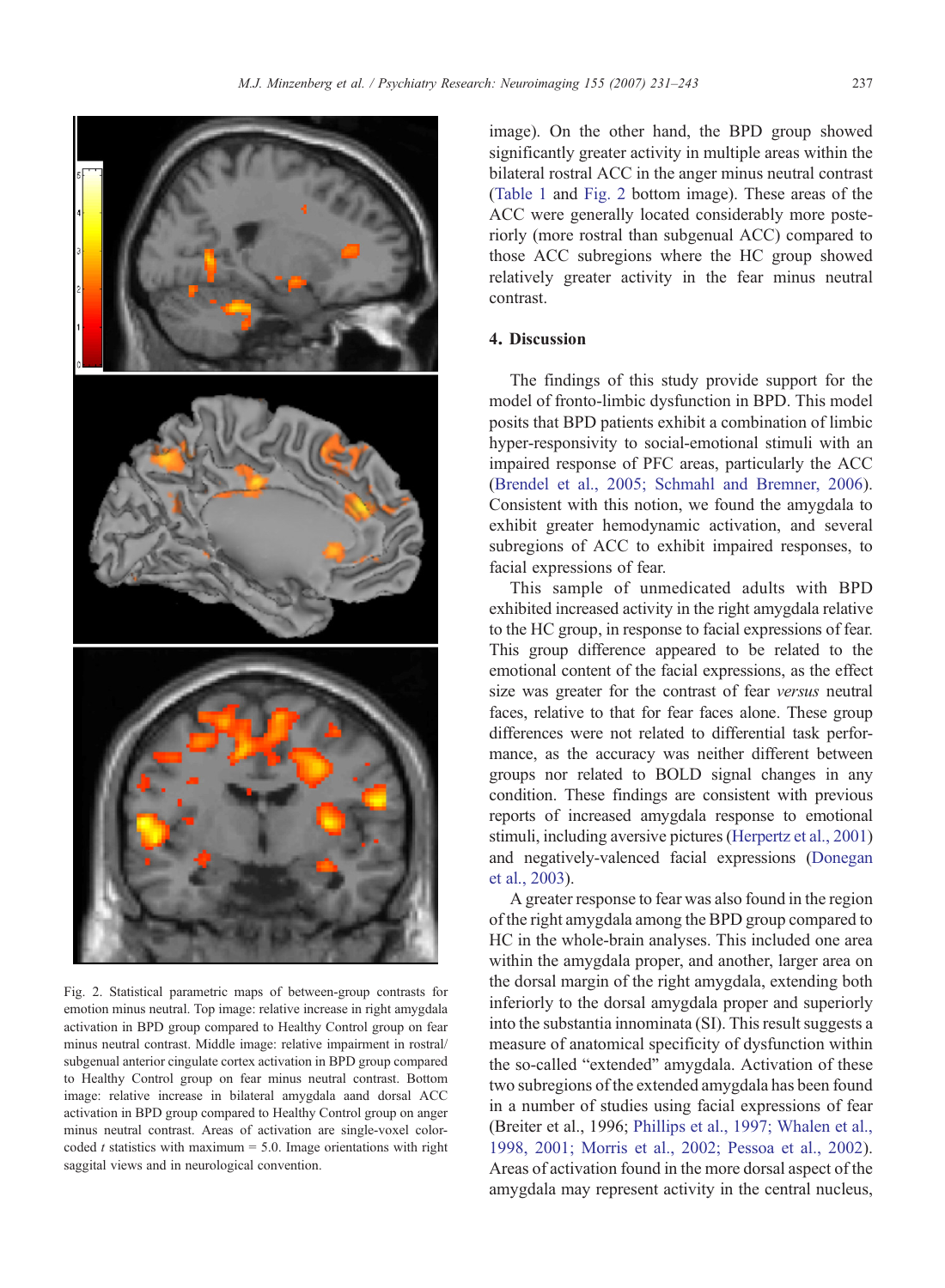which has been suggested to mediate bottom-up attention-modulating effects of emotional stimuli [\(Wha](#page-12-0)[len et al., 1998, 2001\)](#page-12-0) and the expression of fearconditioned responses ([Phelps and LeDoux, 2005\)](#page-11-0). The activation extending into the SI may also mediate attention-modulating effects. The SI contains several forebrain cholinergic nuclei [\(Heimer, 2003](#page-10-0)) which can be driven by amygdala output [\(Alheid, 2003](#page-9-0)) and exert widespread effects on arousal and attentional processes throughout the cortex ([Sarter et al., 2005\)](#page-11-0). This suggests that heightened amygdala reactivity to social-emotional stimuli may have widespread deleterious effects on cortical attention-dependent processes in BPD. In addition, this amygdala reactivity may affect conditioned aversive responses, and thus form part of the basis for the approach-avoidance conflicts manifest in interpersonal settings, which are a clinical hallmark of BPD patients [\(Melges and Swartz, 1989\)](#page-10-0).

In addition, the increased amygdala activity in the BPD group found in the voxel-wise analysis was lateralized to the right hemisphere. This finding was not hypothesized a priori. However, in the ANOVA of signal change in the ROIs, there was no statistically significant effect of Hemisphere in interaction with any other factor. Therefore, the possibility of lateralized effects of group differences in amygdala activation remains equivocal. This is consistent with a recent metaanalysis of fifty-four amygdala functional activation studies, which failed to support each of several possible information-processing functions of lateralized amygdala activity that have been proposed in the functional imaging literature [\(Baas et al., 2004](#page-9-0)).

In contrast to the increased amygdala activity found in the BPD group, this group exhibited impaired fearmodulation of task-related deactivation in ACC subregions. This is consistent with the findings of pathology in various subregions of the ACC among BPD patients, particularly in rostral and subgenual subregions [\(Siever et al., 1999; Leyton et al., 2001; New](#page-11-0) [et al., 2002, 2004; Tebartz van Elst et al., 2003; Schmahl](#page-11-0) [et al., 2003b, 2004; Hazlett et al., 2005; Frankle et al.,](#page-11-0) [2005; Oquendo et al., 2005\)](#page-11-0). While the functional status of dorsal ACC areas has been studied using scriptdriven hemodynamic responses, also finding greater deactivation in the BPD patients [\(Schmahl et al., 2003b,](#page-11-0) [2004](#page-11-0)), information-processing in the rostral or subgenual ACC has not previously been evaluated in BPD patients. We utilized the phenomenon of task-related deactivation, which is well-established in the rostral and subgenual ACC, to evaluate information processing in these ACC areas. The neural basis for this phenomenon remains unclear, though it may reflect a local decrease in

neural activity ([Nair, 2005](#page-10-0)). This phenomenon is sensitive to emotion-modulation ([Whalen et al., 1998;](#page-12-0) [Gusnard et al., 2001; Goel and Dolan, 2003; Northoff](#page-12-0) [et al., 2004\)](#page-12-0), and we took advantage of this observation to evaluate the effects of facial emotion content on the activity of these ACC areas in BPD patients. We found the HC group to exhibit a tendency toward lesser deactivation in response to fear (compared to neutral faces), consistent with previous reports of modulatory effects of item emotion content ([Whalen et al., 1998;](#page-12-0) [Goel and Dolan, 2003](#page-12-0)). In contrast, the BPD group exhibited an impaired fear-modulatory effect, with a tendency toward the opposite direction (i.e. to further deactivation). An earlier empirical literature employed positron emission tomography (PET) to show that subgenual ACC deactivation is related to the attentional demands of visual tasks [\(Drevets and Raichle, 1998\)](#page-9-0). This proposal has also found support in a more recent fMRI study that studied the effect on task-related deactivation of parametric variation of three attentional factors [\(McKiernan et al., 2003](#page-10-0)). This work suggests that in the present study, among BPD patients, the emotion content in facial expressions failed to facilitate attention-dependent task demands to the same degree as in healthy control subjects.

The voxel-wise contrast analyses indicated that the loci of significant impairments in the BPD group responses to fear were relatively circumscribed. This included areas in the rostral and subgenual ACC. These subregions are contained in the regions defined as ACC in the studies of impaired serotonergic activity among BPD patients [\(Siever et al., 1999; New et al., 2002, 2004;](#page-11-0) [Frankle et al., 2005; Oquendo et al., 2005\)](#page-11-0). Doubleblind, placebo-controlled studies indicate that serotonergic agents can modulate healthy adults' ability to recognize facial expressions of fear ([Harmer et al.,](#page-10-0) [2003, 2004; Attenburrow et al., 2003\)](#page-10-0). In addition, the degree of enhancement of subgenual ACC metabolic rate in response to SSRI treatment is highly correlated with remediation of aggression in BPD ([New et al., 2004\)](#page-11-0). Furthermore, in fear conditioning of healthy adults, the degree of attenuation of subgenual ACC deactivation to a previously-conditioned stimulus is associated with the degree of extinction of the conditioned skin conductance response ([Phelps et al., 2004\)](#page-11-0). In light of these findings, the present results may provide a link between local ACC serotonergic dysfunction and the aversive and antagonistic social interactions that are a clinical hallmark of BPD. This intriguing hypothesis may be tested in the future by administration of serotonergic agents while subjects perform ACC-focused emotion-processing tasks during fMRI.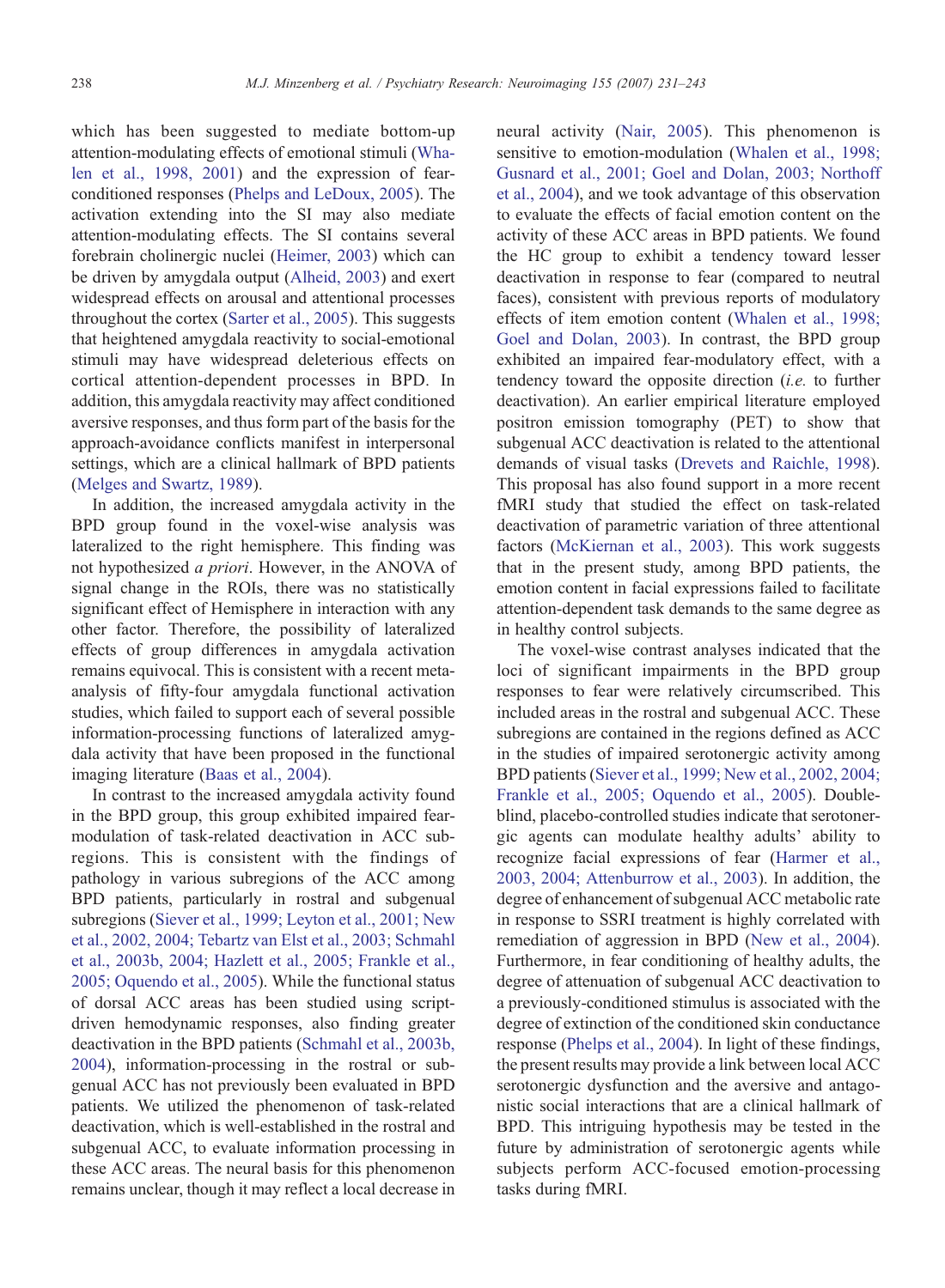We also found that in the voxel-wise analysis of anger minus neutral faces, the BPD group exhibited relatively lesser activation in the amygdala together with greater activation in the ACC. These results were not predicted in advance, and may appear counterintuitive, yet they appeared to be generally consistent with the direction of effects in the ROI analysis of responses to anger relative to neutral faces (see [Fig. 1\)](#page-4-0). Interestingly, the group differences in this contrast were found bilaterally in the amygdala (as were the within-control group activations to anger), and the areas of ACC where BPD subjects showed greater activation to anger were generally more posterior to that for fear. This finding is somewhat equivocal since significant group differences were not found for responses to anger in the ROI analysis. However, voxel-wise analyses can be informative as a more spatially-precise means of evaluating an anatomically and functionally heterogeneous brain region (such as the amygdala), compared to ROI measures which are summary measures for signal change across all voxels in a given ROI. Remarkably, neural responses to facial expressions of anger have not been studied to date in BPD patients, despite the clinical importance of hostility and interpersonal antagonism in this disorder ([Hatzitas](#page-10-0)[kos et al., 1997; Lieb et al., 2004\)](#page-10-0). While the significance of the present finding remains unclear, it intriguingly suggests that there may be a dissociation between limbic processing of expressions of fear versus anger among BPD patients, which are generally conceived of as withdrawal-related versus approach-related emotions, respectively [\(Davidson, 2002](#page-9-0)). This dissociation could in turn be related to the co-occurrence of both aversive and antagonistic subjective states and behaviors among BPD patients. For example, anger expressed by others normally functions as a strong negative reinforcer of ongoing behavior [\(Blair, 2003](#page-9-0)), and perhaps the relative hyporesponsivity of the amygdala to these signals is related to an inability of BPD patients to manage socially undesirable behavior in interpersonal settings, including their own expressions of antagonistic thoughts and behaviors. The role of altered processing of anger may be addressed in future studies by examining the moderating effect of facial anger on processes such as reversal learning, cognitive control and response inhibition in disorders of interpersonal antagonism such as BPD.

## 4.1. Study limitations

The sample size in this study was modest, though comparable to that of most functional imaging studies of psychiatric populations. The BPD subjects in this study were free of concurrent psychotropic medications or

current major psychiatric conditions that are often found comorbidly in BPD, such as current major depression or bipolar I disorder. However, they were assigned diagnoses of various comorbid personality disorders. It remains unclear what contribution these other personality disorders may have made to the experimental findings. This study also did not include a clinical comparison group; therefore, the diagnostic specificity of the observed findings is uncertain at present. Indeed, the findings of other investigators, of decreased midline PFC activity and increased amygdala activity, in several disorders related to BPD such as PTSD ([Shin et al.,](#page-11-0) [2004\)](#page-11-0), depression ([Mayberg et al., 1999\)](#page-10-0) and substance abuse [\(London et al., 2004](#page-10-0)), suggest that this neurobiological phenomenon may either underlie the socialemotional disturbances that are common to these disorders, or alternatively, may represent a more unitary basis for the range of symptoms found in mood, anxiety and personality disorders. Resolution of this issue will require direct comparison of different clinical samples in brain imaging paradigms, or considerably larger sample sizes in order to permit multivariate analyses of the relative influence of diagnostic heterogeneity on information processing in this disorder.

In addition, the control group did not exhibit activation in response to fearful expressions that was significantly different from either neutral faces or the baseline. Facial expressions of fear are generally considered to be reliably associated with positive activation of the amygdala in imaging studies of healthy adults (Breiter et al., 1996; [Phillips et al., 1997, 1998; Whalen et al., 2001; Williams](#page-11-0) [et al., 2001; Pessoa et al., 2002; Surguladze et al., 2003](#page-11-0)). Nevertheless, a number of studies of healthy adults (some studied as comparison groups for clinical populations) have found no significant activation by fMRI within the amygdala during the explicit presentation of fearful faces, compared to either neutral faces or a low-level baseline [\(Sprengelmeyer et al., 1998; Phillips et al., 1999;](#page-11-0) [Narumoto et al., 2000; Kesler-West et al., 2001; Lange](#page-11-0) [et al., 2003; Nelson et al., 2003;](#page-11-0) [Winston et al., 2003;](#page-12-0) [McClure et al., 2004; Holt et al., 2006; Russell et al.,](#page-12-0) [2007](#page-12-0)). In addition, [Morris et al. \(1998\)](#page-10-0) found increasing intensity of fear to activate the amygdala (by PET) only at a liberal threshold of  $P<0.05$  uncorrected, and in another study [\(Morris et al., 2002\)](#page-10-0) these investigators found the prototypical-fearful faces minus prototypical-neutral faces contrast to show activations in some amygdala subregions and deactivations in others (see Fig. 3b versus Fig. 4b). Furthermore, [Bishop et al. \(2004\)](#page-9-0) interestingly found relative amygdala deactivations to fear minus neutral in some subjects as a function of low state anxiety (see [Fig. 2](#page-6-0)). Among the two studies that evaluated amygdala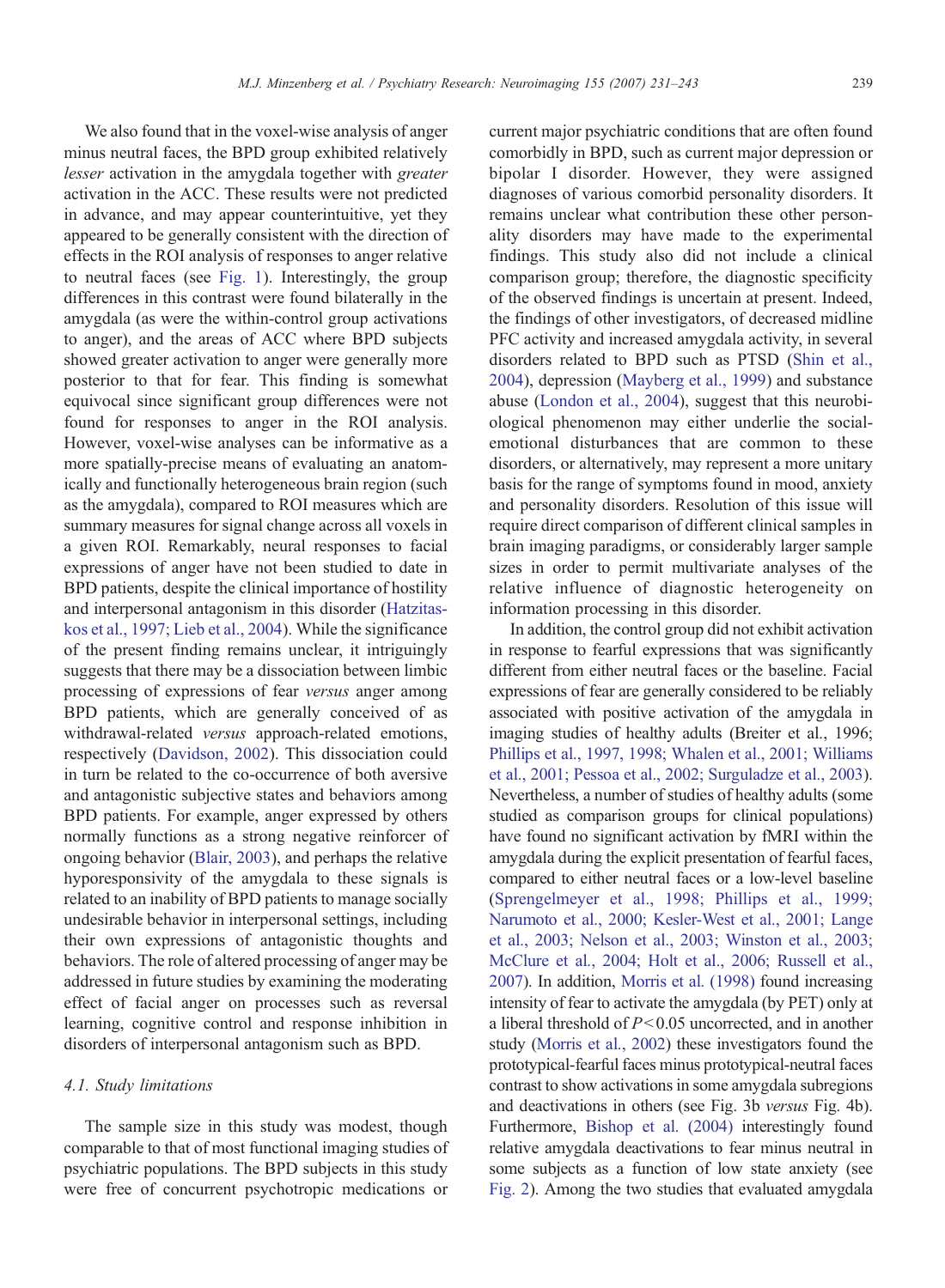<span id="page-9-0"></span>responses to negative emotional stimuli in BPD patients, each study showed failures to detect significant amygdala activation in the healthy control groups. One study (Donegan et al., 2003) study showed no above-threshold activation in the amygdala in the control group in wholebrain analyses, even for the fearful (Ekman) faces minus fixation contrast at  $P<0.005$ . In the other study ([Herpertz](#page-10-0) [et al., 2001](#page-10-0)), the control group showed no areas of activation in the negative minus neutral contrast (of IAPS images) even with a fixed-effects analysis at  $P<0.05$ . One important and poorly-addressed issue in this literature is that in many of the positive studies reporting relative increase in amygdala activity to fear minus neutral, the neutral minus baseline (or fear minus baseline) contrasts are not reported, leaving it unclear whether the relative activity changes may represent lesser degrees of deactivation, as reported presently. The sources of variability in amygdala response to fear remain somewhat unclear, but may include task-related factors such as the order, rate, duration and heterogeneity of stimuli presented; task demands (see Drevets and Raichle, 1998 for discussion); covert processing strategies such as reappraisal, which might diminish amygdala activity ([Ochsner et al., 2002;](#page-11-0) [Phan et al., 2005](#page-11-0)); and variability in the signal from neutral faces or low-level baseline conditions for comparison [\(Johnstone et al., 2005](#page-10-0)). Overall, the findings from the present study thus appear to be well within the range of findings from the amygdala imaging literature in healthy adults, and are consistent with the findings from the two prior studies of amygdala responses to negative emotion in BPD. Some of the above-mentioned factors that may be responsible for variation in amygdala response among healthy adults (e.g. reappraisal, variability in neural response to emotional stimuli) may be directly tested in future studies as a potential basis for facial emotion processing disturbances in BPD.

## 4.2. Conclusions

Adults with BPD exhibit alterations in fronto-limbic activity in response to facial expressions of fear, with exaggerated amygdala responses and attenuated fearmodulation of activity in ACC subregions. There is preliminary evidence for altered limbic processing of expressions of anger as well. These suggest informationprocessing dysfunctions that may represent an expression of the altered structure and serotonin-modulation of these areas in BPD. Future studies should aim to further characterize the disturbances in processing of facial emotion, and the relationship to symptomatology both within the BPD diagnostic category and across related disorders of social and emotional function.

### Acknowledgements

This work was supported in part by a grant from the Borderline Personality Disorder Research Foundation to Dr. Siever, 1 RO1 MH067918-01A1 to Dr. New, the VA VISN3 MIRECC, and 5 M01 RR00071 for the Mount Sinai General Clinical Research Center from the National Center for Research Resources, National Institutes of **Health** 

#### **References**

- Alheid, G.F., 2003. Extended amygdala and basal forebrain. Annals of the New York Academy of Sciences 985, 185–205.
- Attenburrow, M.J., Williams, C., Odontiadis, J., Reed, A., Powell, J., Cowen, P.J., Harmer, C.J., 2003. Acute administration of nutritionally sourced tryptophan increases fear recognition. Psychopharmacology (Berl) 169 (1), 104–107.
- Baas, D., Aleman, A., Kahn, R.S., 2004. Lateralization of amygdala activation: a systematic review of functional neuroimaging studies. Brain Research Brain Research Reviews 45 (2), 96–103.
- Bishop, S.J., Duncan, J., Lawrence, A.D., 2004. State anxiety modulation of the amygdala response to unattended threat-related stimuli. Journal of Neurocience 24 (46), 10364–10368.
- Blair, R.J., 2003. Facial expressions, their communicatory functions and neuro-cognitive substrates. Philosophical Transactions of the Royal Society of London B 358, 561–572.
- Blair, R.J., Colledge, E., Murray, L., Mitchell, D.G., 2001. A selective impairmentin the processing of sad and fearful expressions in children with psychopathic tendencies. Journal of Abnormal Child Psychology 29, 491–498.
- Brambilla, P., Soloff, P.H., Sala, M., Nicoletti, M.A., Keshavan, M.S., Soares, J.C., 2004. Anatomical MRI study of borderline personality disorder patients. Psychiatry Research Neuroimaging 131 (2), 125–133.
- Brendel, G.R., Stern, E., Silbersweig, D.A., 2005. Defining the neurocircuitry of borderline personality disorder: functional neuroimaging approaches. Development and Psychopathology 17, 1197–1206.
- Davidson, R.J., 2002. Anxiety and affective style: role of prefrontal cortex and amygdala. Biological Psychiatry 51 (1), 68–80.
- Drevets, W.C., Raichle, M.E., 1998. Reciprocal suppression of regional cerebral blood flow during emotional versus higher cognitive processes: implications for interactions between emotion and cognition. Cognition and Emotion 12 (3), 353–385.
- Donegan, N.H., Sanislow, C.A., Blumberg, H.P., Fulbright, R.K., Lacadie, C., Skudlarski, P., Gore, J.C., Olson, I.R., McGlashan, T.H., Wexler, B.E., 2003. Amygdala hyperreactivity in borderline personality disorder: implications for emotional dysregulation. Biological Psychiatry 54, 1284–1293.
- Driessen, M., Herrmann, J., Stahl, K., Zwaan, M., Meier, S., Hill, A., Osterheider, M., Petersen, D., 2000. Magnetic resonance imaging volumes of the hippocampus and the amygdala in women with borderline personality disorder and early traumatization. Archives of General Psychiatry 57, 1115–1122.
- Eisenberger, N.I., Lieberman, M.D., Williams, K.D., 2003. Does rejection hurt? An FMRI study of social exclusion. Science 302 (5643), 290–292.
- Ekman, P., Friesen, W.V., 1976. Pictures of Facial Affect. Consulting Psychologists, Palo Alto.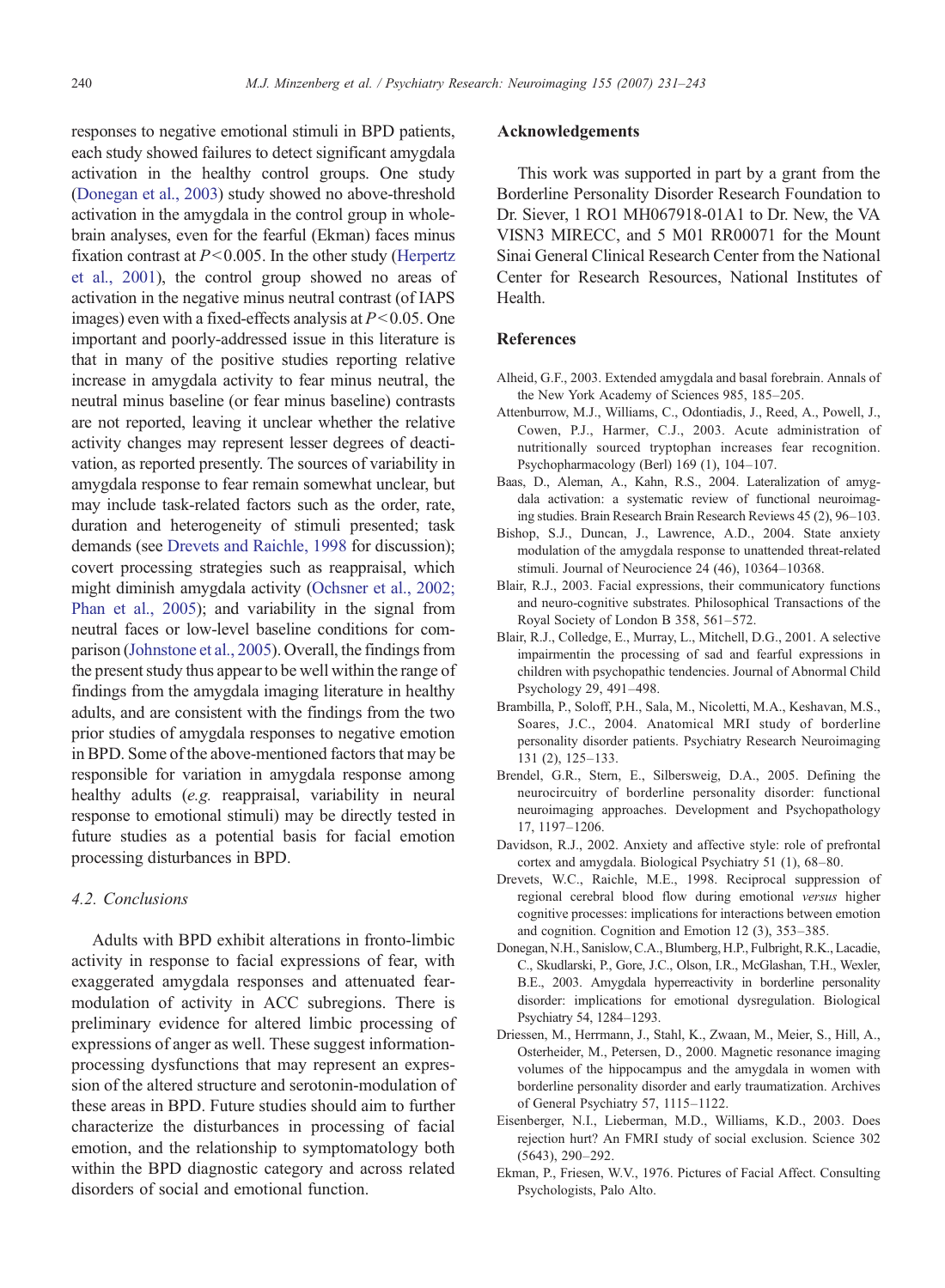- <span id="page-10-0"></span>Fertuck, E.A., Lenzenweger, M.F., Clarkin, J.F., Hoermann, S., Stanley, B., 2006. Executive neurocognition, memory systems, and borderline personality disorder. Clinical Psychology Review 26 (3), 346–375.
- First, M.B., Spitzer, R.L., Gibbon, M., Williams, J.B.W., Benjamin, L.S., 1995. User's Guide for the Structured Clinical Interview for DSM-IV Axis I (SCID-I). American Psychiatric Press, Washington, DC.
- Frankle, W.G., Lombardo, I., New, A.S., Goodman, M., Talbot, P.S., Huang, Y., Hwang, D.R., Slifstein, M., Curry, S., Abi-Dargham, A., Laruelle, M., Siever, L.J., 2005. Brain serotonin transporter distribution in subjects with impulsive aggressivity: a positron emission study with [11C]McN 5652. American Journal of Psychiatry 162 (5), 915–923.
- Goel, V., Dolan, R.J., 2003. Reciprocal neural response within lateral and ventral medial prefrontal cortex during hot and cold reasoning. NeuroImage 20 (4), 2314–2321.
- Gusnard, D.A., Raichle, M.E., 2001. Searching for a baseline: functional imaging and the resting human brain. Nature Reviews Neuroscience 2 (10), 685–694.
- Gusnard, D.A., Akbudak, E., Shulman, G.L., Raichle, M.E., 2001. Medial prefrontal cortex and self-referential mental activity: relation to a default mode of brain function. Proceedings of the National Academy of Sciences of the United States of America 98 (7), 4259–4264.
- Harmer, C.J., Bhagwagar, Z., Perrett, D.I., Vollm, B.A., Cowen, P.J., Goodwin, G.M., 2003. Acute SSRI administration affects the processing of social cues in healthy volunteers. Neuropsychopharmacology 28 (1), 148–152.
- Harmer, C.J., Shelley, N.C., Cowen, P.J., Goodwin, G.M., 2004. Increased positive versus negative affective perception and memory in healthy volunteers following selective serotonin and norepinephrine reuptake inhibition. American Journal of Psychiatry 161 (7), 1256–1263.
- Hatzitaskos, P.K., Soldatos, C.R., Sakkas, P.N., Stefanis, C.N., 1997. Discriminating borderline from antisocial personality disorder in male patients based on psychopathology patterns and type of hostility. Journal of Nervous and Mental Disorders 185 (7), 426–442.
- Hazlett, E.A., New, A.S., Newmark, R., Haznedar, M.M., Lo, J.N., Speiser, L.J., Chen, A.D., Mitropoulou, V., Minzenberg, M., Siever, L.J., Buchsbaum, M.S., 2005. Reduced anterior and posterior cingulate gray matter in borderline personality disorder. Biological Psychiatry 58 (8), 614–623.
- Heimer, L., 2003. The legacy of the silver methods and the new anatomy of the basal forebrain: implications for neuropsychiatry and drug abuse. Scandinavian Journal of Psychology 44 (3), 189–201.
- Herpertz, S.C., Dietrich, T.M., Wenning, B., Krings, T., Erberich, S.G., Willmes, K., Thron, A., Sass, H., 2001. Evidence of abnormal amygdala functioning in borderline personality disorder: a functional MRI study. Biological Psychiatry 50, 292–298.
- Holt, D.J., Kunkel, L., Weiss, A.P., Goff, D.C., Wright, C.I., Shin, L.M., Rauch, S.L., Hootnick, J., Heckers, S., 2006. Increased medial temporal lobe activation during the passive viewing of emotional and neutral facial expressions in schizophrenia. Schizophrenia Research 82 (2–3), 153–162.
- Irle, E., Lange, C., Sachsse, U., 2005. Reduced size and abnormal asymmetry of parietal cortex in women with borderline personality disorder. Biological Psychiatry 57 (2), 173–182.
- Johnstone, T., Somerville, L.H., Alexander, A.L., Oakes, T.R., Davidson, R.J., Kalin, N.H., Whalen, P.J., 2005. Stability of amygdala BOLD response to fearful faces over multiple scan sessions. NeuroImage 25 (4), 1112–1123.
- Juengling, F.D., Schmahl, C., Heflinger, B., Ebert, D., Bremner, J.D., Gostomzyk, J., Bohus, M., Lieb, K., 2003. Positron emission

tomography in female patients with borderline personality disorder. Journal of Psychiatric Research 37, 109–115.

- Kesler-West, M.L., Andersen, A.H., Smith, C.D., Avison, M.J., Davis, C.E., Kryscio, R.J., Blonder, L.X., 2001. Neural substrates of facial emotion processing using fMRI. Brain Research 11 (2), 213–226.
- Kim, J.J., Diamond, D.M., 2002. The stressed hippocampus: synaptic plasticity and lost memories. Nature Reviews Neuroscience 3, 453–462.
- Lange, K., Williams, L.M., Young, A.W., Bullmore, E.T., Brammer, M.J., Williams, S.C., Gray, J.A., Phillips, M.L., 2003. Task instructions modulate neural responses to fearful facial expressions. Biological Psychiatry 53 (3), 226–232.
- LeDoux, J., 2000. Emotion circuits in the brain. Annual Review of Neuroscience 23, 155–184.
- Leyton, M., Okazawa, H., Diksic, M., Paris, J., Rosa, P., Mzengeza, S., Young, S.N., Blier, P., Benkelfat, C., 2001. Brain regional alpha- [11C]methyl-L-tryptophan trapping in impulsive subjects with borderline personality disorder. American Journal of Psychiatry 158 (5), 775–782.
- Lieb, K., Zanarini, M.C., Schmahl, C., Linehan, M.M., Bohus, M., 2004. Borderline personality disorder. Lancet 364 (9432), 453–461.
- London, E.D., Simon, S.L., Berman, S.M., Mandelkern, M.A., Lichtman, A.M., Bramen, J., Shinn, A.K., Miotto, K., Learn, J., Dong, Y., Matochik, J.A., Kurian, V., Newton, T., Woods, R., Rawson, R., Ling, W., 2004. Mood disturbances and regional cerebral metabolic abnormalities in recently abstinent methamphetamine abusers. Archives of General Psychiatry 61 (1), 73–84.
- MacLean, P.D., Newman, J.D., 1988. Role of midline frontolimbic cortex in production of the isolation call of squirrel monkeys. Brain Research 450 (1–2), 111–123.
- Mayberg, H.S, Liotti, M., Brannan, S.K, McGinnis, S., Mahurin, R.K., Jerabek, P.A., Silva, J.A., Tekell, J.L., Martin, C.C., Lancaster, J.L., Fox, P.T., 1999. Reciprocal limbic-cortical function and negative mood: converging PET findings in depression and normal sadness. American Journal of Psychiatry 156 (5), 675–682.
- McClure, E.B., Monk, C.S., Nelson, E.E., Zarahn, E., Leibenluft, E., Bilder, R.M., Charney, D.S., Ernst, M., Pine, D.S., 2004. A developmental examination of gender differences in brain engagement during evaluation of threat. Biological Psychiatry 55 (11), 1047–1055.
- McKiernan, K.A., Kaufman, J.N., Kucera-Thompson, J., Binder, J.R., 2003. A paremetric manipulation of factors affecting task-induced deactivation in functional neuroimaging. Journal of Cognitive Neuroscience 15 (3), 394–408.
- Melges, F.T., Swartz, M.S., 1989. Oscillations of attachment in borderline personality disorder. American Journal of Psychiatry 146, 1115–1120.
- Morris, J.S., Friston, K.J., Buchel, C., Frith, C.D., Young, A.W., Calder, A.J., Dolan, R.J., 1998. A neuromodulatory role for the human amygdala in processing emotional facial expressions. Brain 121 (Pt. 1), 47–57.
- Morris, J.S., deBonis, M., Dolan, R.J., 2002. Human amygdala responses to fearful eyes. NeuroImage 17 (1), 214–222.
- Murphy, F.C., Nimmo-Smith, I, Lawrence, A.D., 2003. Functional neuroanatomy of emotions: a meta-analysis. Cognitive Affective and Behavioral Neuroscience 3 (3), 207–233.
- Nair, D.G., 2005. About being BOLD. Brain Research Brain Research Reviews 50 (2), 229–243.
- Narumoto, J., Yamada, H., Iidaka, T., Sadato, N., Fukui, K., Itoh, H., Yonekura, Y., 2000. Brain regions involved in verbal or non-verbal aspects of facial emotion recognition. NeuroReport 11 (11), 2571–2576.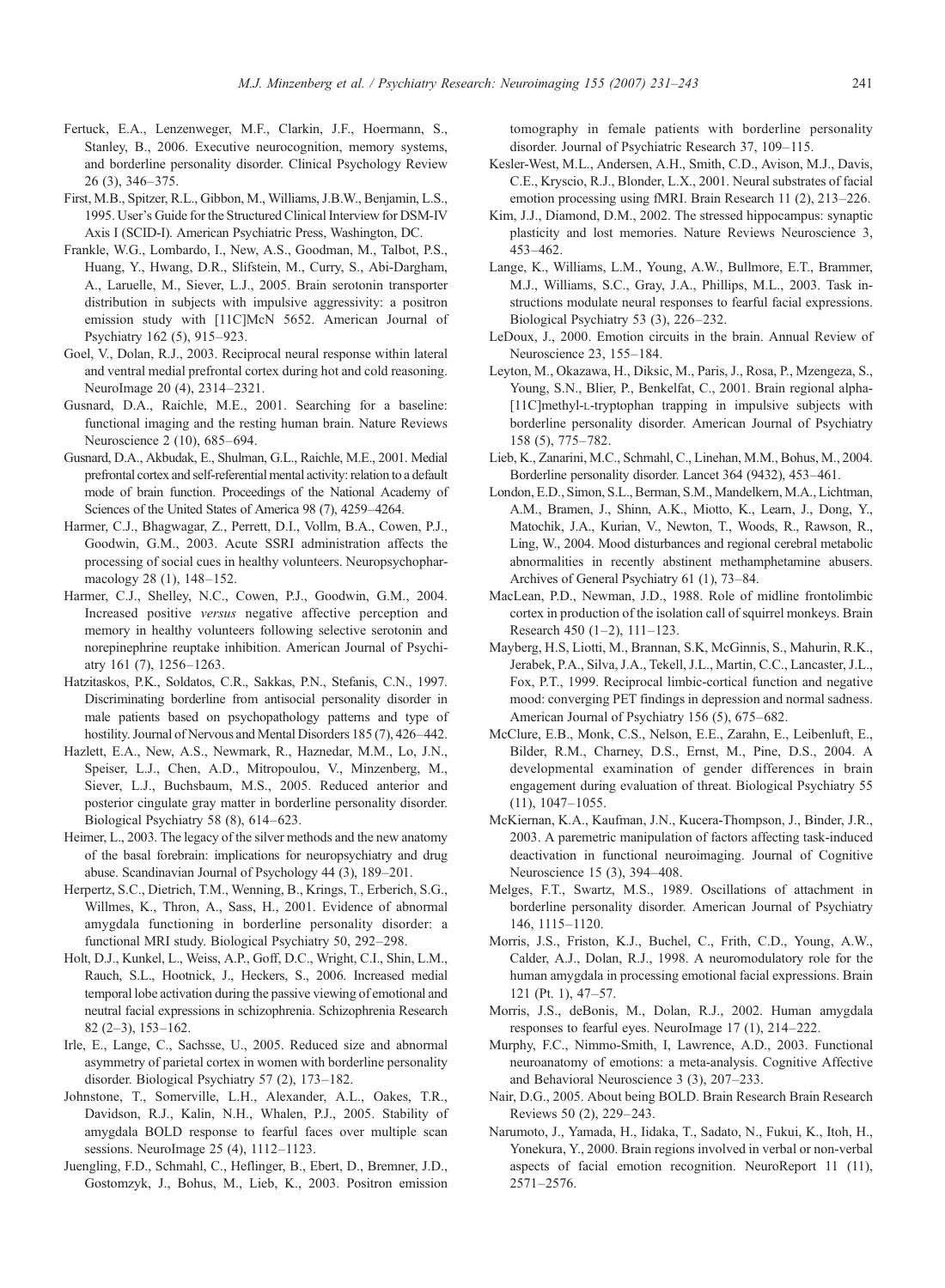- <span id="page-11-0"></span>Nelson, E.E., McClure, E.B., Monk, C.S., Zarahn, E., Leibenluft, E., Pine, D.S., Ernst, M., 2003. Developmental differences in neuronal engagement during implicit encoding of emotional faces: an eventrelated fMRI study. Journal of Child Psychology and Psychiatry 44 (7), 1015–1024.
- New, A.S., Buchsbaum, M.S., Hazlett, E.A., Goodman, M., Koenigsberg, H.W., Lo, J., Iskander, L., Newmark, R., Brand, J., O'Flynn, K., Siever, L.J., 2004. Fluoxetine increases relative metabolic rate in prefrontal cortex in impulsive aggression. Psychopharmacology (Berl) 176 (3–4), 451–458.
- New, A.S., Hazlett, E.A., Buchsbaum, M.S., Goodman, M., Reynolds, D., Mitropoulou, V., Sprung, L., Shaw, R.B., Koenigsberg, H., Platholi, J., Silverman, J., Siever, L.J., 2002. Blunted prefrontal cortical 18fluorodeoxyglucose positron emission tomography response to meta-chlorophenylpiperazine in impulsive aggression. Archives of General Psychiatry 59 (7), 621–629.
- Northoff, G., Heinzel, A., Bermpohl, F., Niese, R., Pfennig, A., Pascual-Leone, A., Schlaug, G., 2004. Reciprocal modulation and attenuation in the prefrontal cortex: an fMRI study on emotional– cognitive interaction. Human Brain Mapping 21 (3), 202–212.
- Ochsner, K.N., Gross, J.J., 2005. The cognitive control of emotion. Trends in Cognitive Sciences 9 (5), 242–249.
- Ochsner, K.N., Bunge, S.A., Gross, J.J., Gabrieli, J.D., 2002. Rethinking feelings: an FMRI study of the cognitive regulation of emotion. Journal of Cognitive Neuroscience 14, 1215–1229.
- Ogawa, S., Lee, T.M., Kay, A.R, Tank, D.W., 1990. Brain magnetic resonance imaging with contrast dependent on blood oxygenation. Proceedings of the National Academy of Sciences of the United States of America 87 (24), 9868–9872.
- Oquendo, M.A., Krunic, A., Parsey, R.V., Milak, M., Malone, K.M., Anderson, A., van Heertum, R.L., Mann, J.J., 2005. Positron emission tomography of regional brain metabolic responses to a serotonergic challenge in major depressive disorder with and without borderline personality disorder. Neuropsychopharmacology 30 (6), 1163–1172.
- Pessoa, L., McKenna, M., Gutierrez, E., Ungerleider, L.G., 2002. Neural processing of emotional faces requires attention. Proceedings of the National Academy of Sciences of the United States of America 99 (17), 11458–11463.
- Pfohl, B.M., Blum, N., Zimmerman, M., Stangl, D., 1989. Structured Interview for DSM-III-R Personality: SIDP-R. Author, Iowa City, IA.
- Phan, K.L., Fitzgerald, D.A., Nathan, P.J., Moore, G.J., Uhde, T.W., Tancer, M.E., 2005. Neural substrates for voluntary suppression of negative affect: a functional magnetic resonance imaging study. Biological Psychiatry 57, 210–219.
- Phelps, E.A., LeDoux, J.E., 2005. Contributions of the amygdala to emotion processing: from animal models to human behavior. Neuron 48 (2), 175–187.
- Phelps, E.A., Delgado, M.R., Nearing, K.I., LeDoux, J.E., 2004. Extinction learning in humans: role of the amygdala and vmPFC. Neuron 43 (6), 897–905.
- Phillips, M.L., Young, A.W., Senior, C., Brammer, M., Andrew, C., Calder, A.J., Bullmore, E.T., Perrett, D.I., Rowland, D., Williams, S.C., Gray, J.A., David, A.S., 1997. A specific neural substrate for perceiving facial expressions of disgust. Nature 389 (6650), 495–498.
- Phillips, M.L., Young, A.W., Scott, S.K., Calder, A.J., Andrew, C., Giampietro, V., Williams, S.C.R., Bullmore, E.T., Brammer, M., Gray, J.A., 1998. Neural responses to facila and vocal expressions of fear and disgust. Proceedings of the Royal Society of London Series B 265, 1809–1817.
- Phillips, M.L., Williams, L., Senior, C., Bullmore, E.T., Brammer, M.J., Andrew, C., Williams, S.C., David, A.S., 1999. A differential neural

response to threatening and non-threatening negative facial expressions in paranoid and non-paranoid schizophrenics. Psychiatry Research 92 (1), 11–31.

- Rusch, N., van Elst, L.T., Ludaescher, P., Wilke, M., Huppertz, H.J., Thiel, T., Schmahl, C., Bohus, M., Lieb, K., Hesslinger, B., Hennig, J., Ebert, D., 2003. A voxel-based morphometric MRI study in female patients with borderline personality disorder. NeuroImage 20 (1), 385–392.
- Russell, T.A., Reynaud, E., Kucharska-Pietura, K., Ecker, C., Benson, P.J., Zelaya, F., Giampietro, V., Brammer, M., David, A., Phillips, M.L., 2007. Neural responses to dynamic expressions of fear in schizophrenia. Neuropsychologia 45 (1), 107–123.
- Sarter, M., Hasselmo, M.E., Bruno, J.P., Givens, B., 2005. Unraveling the attentional functions of cortical cholinergic inputs: interactions between signal-driven and cognitive modulation of signal detection. Brain Research Brain Research Reviews 48 (1), 98–111.
- Schmahl, C., Bremner, J.D., 2006. Neuroimaging in borderline personality disorder. Journal of Psychiatric Research 40 (5), 419–427.
- Schmahl, C.G., Vermetten, E., Elzinga, B.M., Bremner, J.D., 2003a. Magnetic resonance imaging of HPC and amygdala volume in women with childhood abuse and borderline personality disorder. Psychiatry Research 122 (3), 193–198.
- Schmahl, C.G., Elzinga, B.M., Vermetten, E., Sanislow, C., McGlashan, T.H., Bremner, J.D., 2003b. Neural correlates of memories of abandonment in women with and without borderline personality disorder. Biological Psychiatry 54 (2), 142–151.
- Schmahl, C.G., Vermetten, E., Elzinga, B.M., Bremner, J.D., 2004. A positron emission tomography study of memories of childhood abuse in borderline personality disorder. Biological Psychiatry 55 (7), 759–765.
- Shin, L.M., Wright, C.I., Cannistraro, P.A., Wedig, M.M., McMullin, K., Martis, B., Macklin, M.L., Lasko, N.B., Cavanaugh, S.R., Krangel, T.S., Orr, S.P., Pitman, R.K., Whalen, P.J., Rauch, S.L., 2004. A functional magnetic resonance imaging study of amygdala and medial prefrontal cortex responses to overtly presented fearful faces in posttraumatic stress disorder. Archives of General Psychiatry 62 (3), 273–281.
- Siever, L.J., Buchsbaum, M.S., New, A.S., Spiegel-Cohen, J., Wei, T., Hazlett, E.A., Sevin, E., Nunn, M., Mitropoulou, V., 1999. d,lfenfluramine response in impulsive personality disorder assessed with [18F]fluorodeoxyglucose positron emission tomography. Neuropsychopharmacology 20 (5), 413–423.
- Skodol, A.E., Bender, D.S., 2003. Why are women diagnosed borderline more than men? Psychiatric Quarterly 72 (4), 349–360.
- Sprengelmeyer, R., Rausch, M., Eysel, U.T., Przuntek, H., 1998. Neural structures associated with recognition of facial expressions of basic emotions. Proceedings of the Royal Society of London Series B 265 (1409), 1927–1931.
- Surguladze, S.A., Brammer, M.J., Young, A.W., Andrew, C., Travis, M.J., Williams, S.C.R., Phillips, M.L., 2003. A preferential increase in the extrastriate response to signals of danger. Neuro-Image 19, 1317–1328.
- Tebartz van Elst, L., Hesslinger, B., Thiel, T., Geiger, E., Haegele, K., Lemieux, L., Lieb, K., Bohus, M., Hennig, J., Ebert, D., 2003. Frontolimbic brain abnormalities in patients with borderline personality disorder: a volumetric magnetic resonance imaging study. Biological Psychiatry 54 (2), 163–171.
- Tzourio-Mazoyer, N., Landeau, B., Papathanassiou, D., Crivello, F., Etard, O., Delcroix, N., Mazoyer, B., Joliot, M., 2002. Automated anatomical labeling of activations in SPM using a macroscopic anatomical parcellation of the MNI MRI single-subject brain. NeuroImage 15 (1), 273–289.